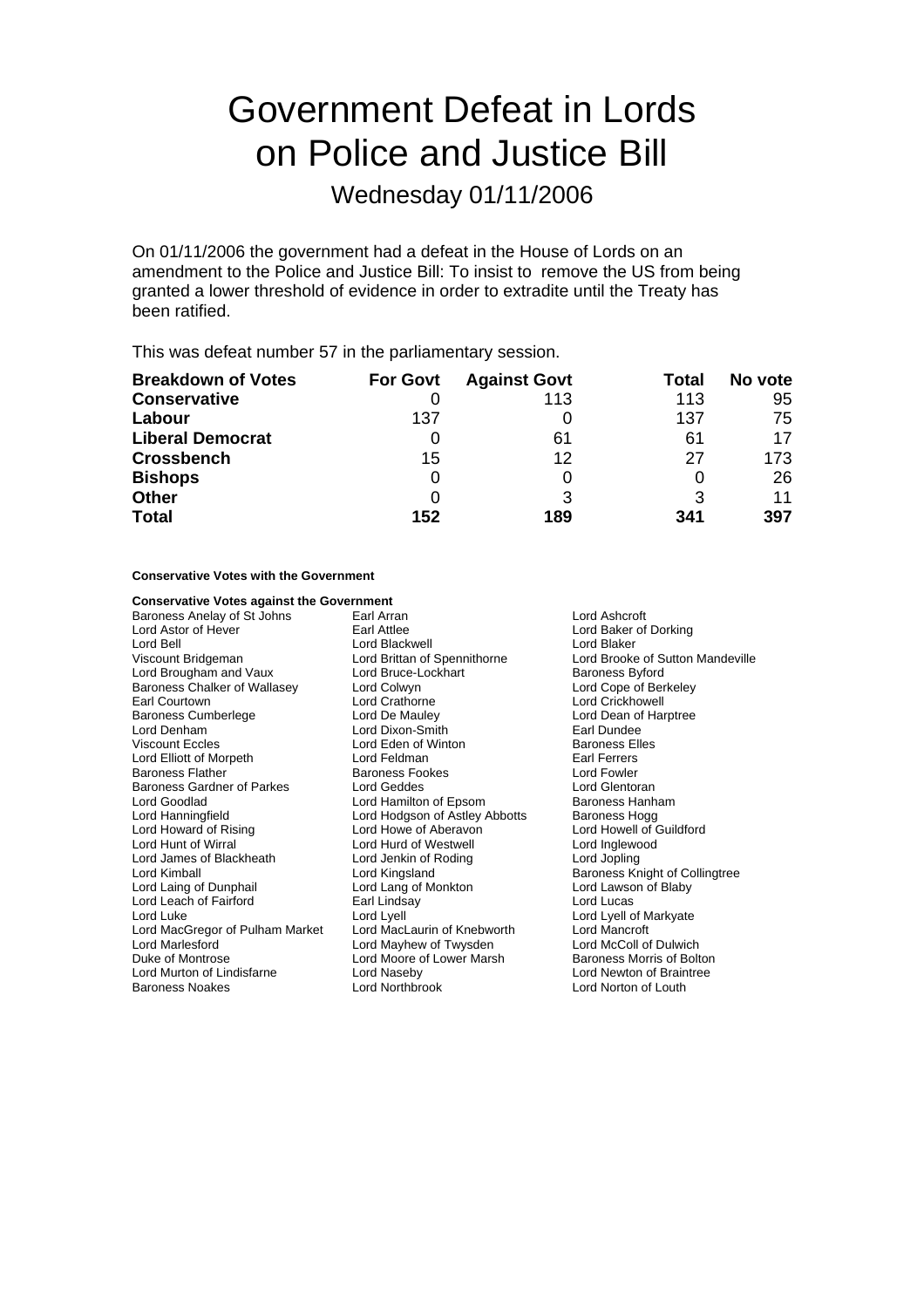Baroness O'Cathain **Earl Onslow** Earl Onslow Baroness Park of Monmouth<br>
Lord Patten **Earl Onslow Baroness Perry of Southwark** Lord Pilkington of Oxenford Baroness Rawlings **Example 2** Lord Reay **Lord Renton of Mount Harry Lord Renton of Mount Harry Lord Renton of Mount Harry Lord Renton of Bowden** Baroness Seccombe <sup>1</sup> 1999 Earl Selborne 1999 Earl Selsdon<br>Baroness Sharoles 1999 Lord Shaw of Northstead 1999 Lord Sheikh Baroness Shephard of Northwold Lord Soulsby<br>
Lord Stewartby Lord Stewartby Lord Stewartby Lord Stewartby **Lord Swinfen** Lord Swinfen Lord Taylor of Holbeach<br>
Baroness Thatcher **Lord Trefgarne** Lord Trefgarne **Baroness Trumpington** Baroness Thatcher **Example 2** Lord Trefgarne **Baroness Trumpington**<br>
Viscount Ullswater **Baroness Verma** Baroness Verma Lord Wakeham Baroness Wilcox

Baroness Perry of Southwark Lord Saatchi **Lord Saatchi Lord Sanderson of Bowden**<br>
Lord Selsdon<br>
Lord Selsdon Lord Shaw of Northstead<br>
Lord Soulsby of Swaffham Prior Lord St John of Fawsley

Lord Waddington

### **Labour Votes with the Government**<br>**Lord Acton**

Lord Brooke of Alverthorpe **Fig. 2018** Lord Brookman Lord Clinton-Davis<br>
Lord Clinton-Davis<br>
Baroness Corston Baroness Crawley Baroness Howells of St Davids<br>
Lord Hunt of Kings Heath<br>
Lord Janner of Braunstone Lord Pendry **Community Community**<br>
Baroness Quin **Community Community Community Community**<br>
Lord Randall of St Budeaux Lord Richard Viscount Simon **Baroness Smith of Gilmorehill** Baroness Smith of Gilmorehill Lord Sniev

Lord Acton Baroness Adams of Craigielea Lord Adonis Lord Ahmed<br>
Baroness Andrews<br>
Baroness Ashton of Upholland<br>
Lord Bach<br>
Lord Bach Baroness Ashton of Upholland Lord Barnett **Lord Bassam of Brighton** Lord Berkeley<br>
Lord Bernstein of Craigweil **Lord Bilston** Lord Bilston **Commence** Blackstone Lord Bernstein of Craigweil interest and Britannian Baroness B<br>
Lord Boyd of Duncansby **Example Baroness Blackstone Baroness Branch**<br>
Lord Bragg Lord Boyd of Duncansby Lord Bradley Lord Bragg Lord Burlison **Lord Campbell-Savours** Viscount Chandos<br>
Lord Christopher **Lord Clark Clark of Windermere** Lord Clarke of Hampstead Lord Christopher **Lord Clark of Windermere** Lord Clarke of Hampstead<br>Lord Clinton-Davis **Colomet Clare Container Colomet Clare Clare Clare Clare Clare Clare Clare Clare** Baroness Corston **Baroness Crawley** Caroness Crawley **Lord Cunningham of Felling**<br>
Baroness David **Corporation Corporation** Lord Davies of Oldham Baroness David Lord Davies of Coity Lord Davies of Oldham Lord Desai Lord Donoughue Lord Drayson Lord Evans of Watford Lord Evans of Temple Guiting Lord Falconer of Thoroton Baroness Falkender<br>
Baroness Farrington of Ribbleton Lord Faulkner of Worcester Baroness Ford Baroness Farrington of Ribbleton Lord Faulkner of Worcester Baroness Ford<br>Lord Foster of Bishop Auckland Lord Foulkes of Cumnock Lord Fyfe of Fairfield Lord Foster of Bishop Auckland Lord Foulkes of Cumnock Lord For Lord Fyfe of Baroness Gale Cumnock Lord Gilbert Baroness Gale **Baroness Gibson of Market Rasen** Lord Goldsmith **Lord Gordon of Strathblane** Baroness Goudie<br> **Lord Gould of Brookwood** Baroness Gould of Potternewton Lord Graham of Edmonton Lord Gould of Brookwood Baroness Gould of Potternewton Lord Graham of Edmontal Cord Graham of Edmonton Lord Har<br>Lord Grocott Lord Harris of Haringey Lord Hart of Chilton Lord Harris of Haringey Lord Haskel Lord Haworth Lord Haworth Baroness Hilton of Eggardon<br>
Lord Hogg of Cumbernauld Baroness Hollis of Heigham Lord Howarth of Newport Exaroness Hollis of Heigham Lord Howarth of Newport<br>
Lord Howle Lord Hughes of Woodside Lord Jones **Baroness Jones of Whitchurch** Lord Judd<br>
Lord King of West Bromwich **Replaces** Lord Kinnock **Lord King of Metal** Lord Kirkhill Lord King of West Bromwich Lord Kinnock Lord Kirkhill Lord Lea of Crondall Lord Lipsey **Baroness Lockwood** Lord Lofthouse of Pontefract<br>
Lord Macdonald of Tradeston Lord MacKenzie of Culkein Lord Mackenzie of Framwellg Lord MacKenzie of Culkein Lord Mackenzie of Framwellgate<br>
Lord Maxton Culkein Baroness McDonagh Baroness Massey of Darwen Lord Maxton Lord Maxton Baroness McDonagh<br>Baroness McIntosh of Hudnall Lord McIntosh of Haringey Lord McKenzie of Luton Lord McIntosh of Haringey Lord Mitchell<br>
Lord Morris of Aberavon Lord Parekh Lord Patel of Blackburn Lord Morris of Aberavon Lord Parekh Lord Parekh Lord Parel of Blackburn Lord Parel of Blackburn Lord Puttnam<br>Lord Pendry Blackburn Baroness Pitkeathley Lord Puttnam Lord Randall of St Budeaux Baroness Rendell of Babergh<br>
Lord Rooker Lord Rosser Lord Rowlands **Baroness Royall of Blaisdon** Cord Sawyer<br>Baroness Scotland of Asthal **Baroness Lord Sewel** Cord Scotland Cord Sheldon Baroness Scotland of Asthal Lord Sewel Lord Silmorehill Lord Sheldon<br>
Viscount Simon Company Baroness Smith of Gilmorehill Lord Smith of Finsbury Lord Snape Lord Soley Cord Soley Cord Stone of Blackheath<br>
Lord Taylor of Blackburn Baroness Taylor of Bolton Lord Temple-Morris Exaroness Taylor of Bolton Lord Temple-Morris Carolic Lord Temple-Morris Lord Temple-Morris Lord Tunnicliffe Lord Triesman Lord Truscott Lord Tunnicliffe Baroness Warwick of Undercliffe

Baroness Jay of Paddington